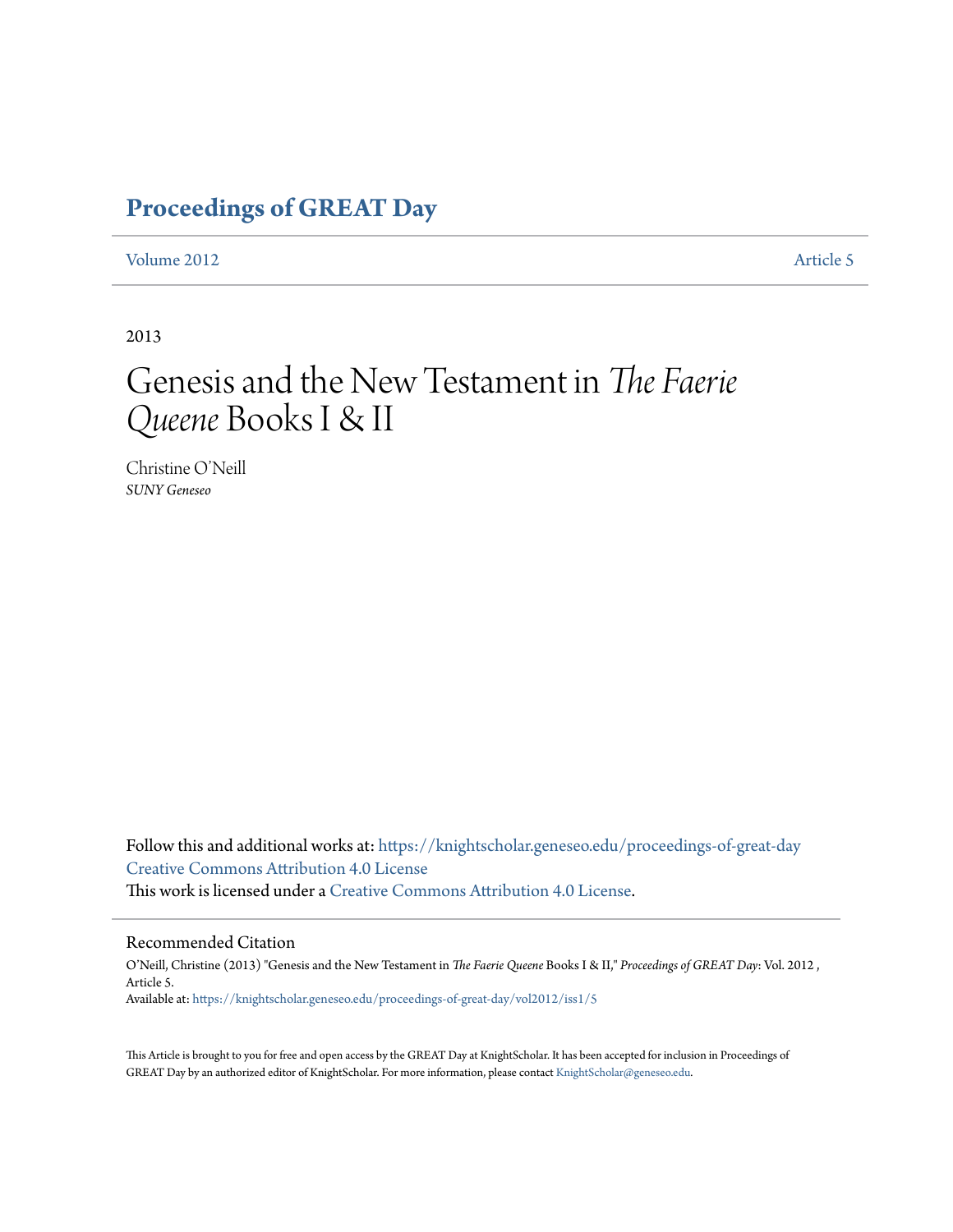# **Genesis and the New Testament in**  *The Faerie Queene* **Book I & II**

Christine O'Neill

#### **Introduction**

It is impossible to quantify the collective impact that the Holy Bible<sup>1</sup> has had on literature since its creation thousands of years ago. A slightly less ambitious task for scholars would be tracing the influence the Bible had on Edmund Spenser's *The Faerie Queene*, a monstrously long and sophisticated poem from which many Elizabethan playwrights and poets drew heavily. In much the same way the Bible is a compendium of religious narratives, records, epistles, and laws, Spenser's *The Faerie Queene* is the result of many years of work and clearly benefitted from a great number of sources. Throughout all six of *The Faerie Queene*'s books and the two Cantos of Mutabilitie, the Bible appears to be the foremost of those sources*.* 

At first glance, Spenser's masterpiece contains just as many (if not many more) allusions to classical Greek and Roman literature as it does to the Bible—however, the powerful sway of the Bible contributes structural components in addition to textual references. It ultimately dictates the nature and tempo of the story more than do Ovid or Homer. While the New Testament seems to have influenced the overarching themes and allegories present in Spenser's *The Faerie Queene*, specific allusions are most frequently drawn from the Old Testament. These Old Testament allusions, especially from Genesis, and New Testament themes—in regards to the Gospels, to the epistles, and to Revelation—are best exemplified in the Book of Holiness and Book of Temperance.

#### **Book I**

The first virtue Spenser tackles is holiness, exhibited through the adventures of the Redcrosse Knight against Archimago, an evil sorcerer. Multiple incidents in this first book can be traced to the first book of the Bible, Genesis. The initial enemy that Redcrosse encounters is a dragon hybrid named Error, much like the original antagonist in Genesis—that is, a serpent with

 $1$  I will use all references from the Bishop's Bible (1568) since that is the edition that Spenser (1552–1599) would have used.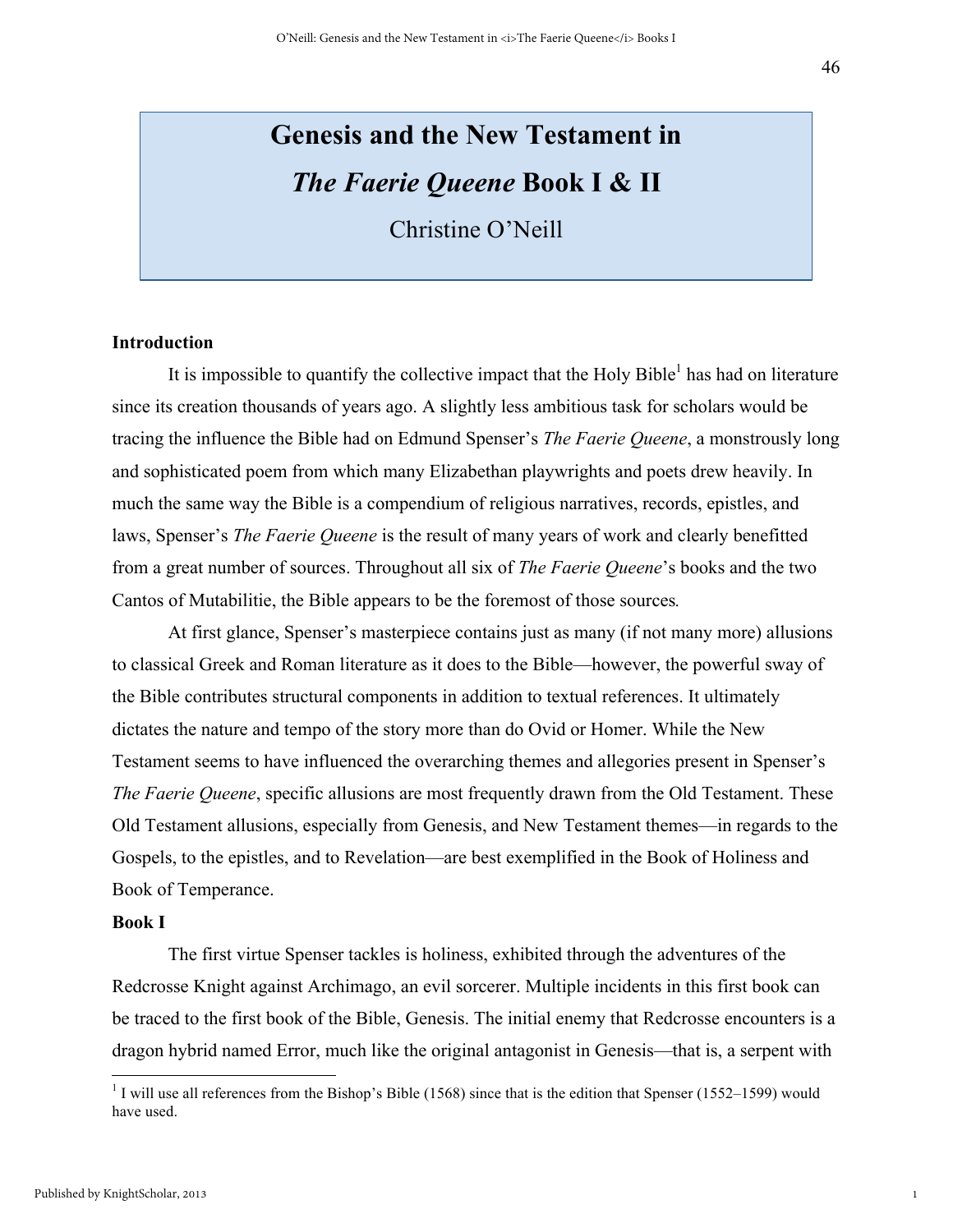legs. This dragon is meant to evoke both "the serpent,[which] was suttiller then euery beast of the fielde" (Gen 3:1) and Eve, who convinced Adam to eat the forbidden fruit, for Spenser describes it as, "Halfe like a serpent horribly displaide, / But th' other halfe did womans shape retaine" (I.i.14.7–8). The literary representations of a half-woman, half-beast, reappear in Milton's *Paradise Lost* some eighty years after Spenser's publication. Spenser brilliantly ties together a direct reference to the two characters in Genesis who were responsible for the fall of man with an image from classical mythology. God and Redcrosse both triumph over their serpentine adversaries, and end up removing a part of the foes' bodies—Redcrosse "raft her hatefull head" (I.i.24.8) while God removes the snake's legs, saying: "yoon thy belly shalt thou go" (Gen 3:14).

In addition to detailing the fall of man, Genesis has a number of narratives that involve mistaken identities—Spenser borrows this idea to introduce the primary antagonist of *The Faerie Queene,* Archimago. As Redcrosse is wandering through the woods, he comes upon a man who seems to be a "godly father" (I.i.33.9) and decides to spend the night with him. In later cantos, Duessa is introduced as the virtuous Una's malicious doppelganger, and Archimago disguises himself as Redcrosse (I.ii.11.1–2, 9). There are numerous examples in Genesis when characters put on the guise of another person to achieve desired ends. A few instances include when Jacob tricks his blind father into thinking he is Esau (Gen 28:6–40), Tamar posing as the temple prostitute (Gen 38:14–15), and Joseph's pretending not to know his brothers when he is a vizier of Egypt (Gen 42:7–8). The main contrast is that while Spenser's character dissembled with evil intent, the disguised characters of the Bible do so in accordance with God's plan. Along with the instances of mistaken identities, Spenser references a handful of other Genesis stories.

Throughout the first book, Redcrosse's adventures either contain a direct reference to, or seem to mimic narratives from Genesis. In the third canto, Sansloy's duel with Archimago has an odd connection to Jacob's faceoff with the angel at Peniel. In both cases, two men engage in combat while one hides his identity—the angel masquerading as a man, and Archimago pretending to be Redcrosse. At the end of both bouts of combat, the disguises are abandoned, and the victors each choose to let the losers go (although Jacob stipulates, "I will not let thee go, except thou blesse me" [Gen 32:26]). There is a name-change in each story—Jacob is granted the name Israel, 'He who strives with God', while 'Redcrosse' becomes Archimago. Just like with the group of mistaken identity stories, Spenser reverses the moral character of the combat. In the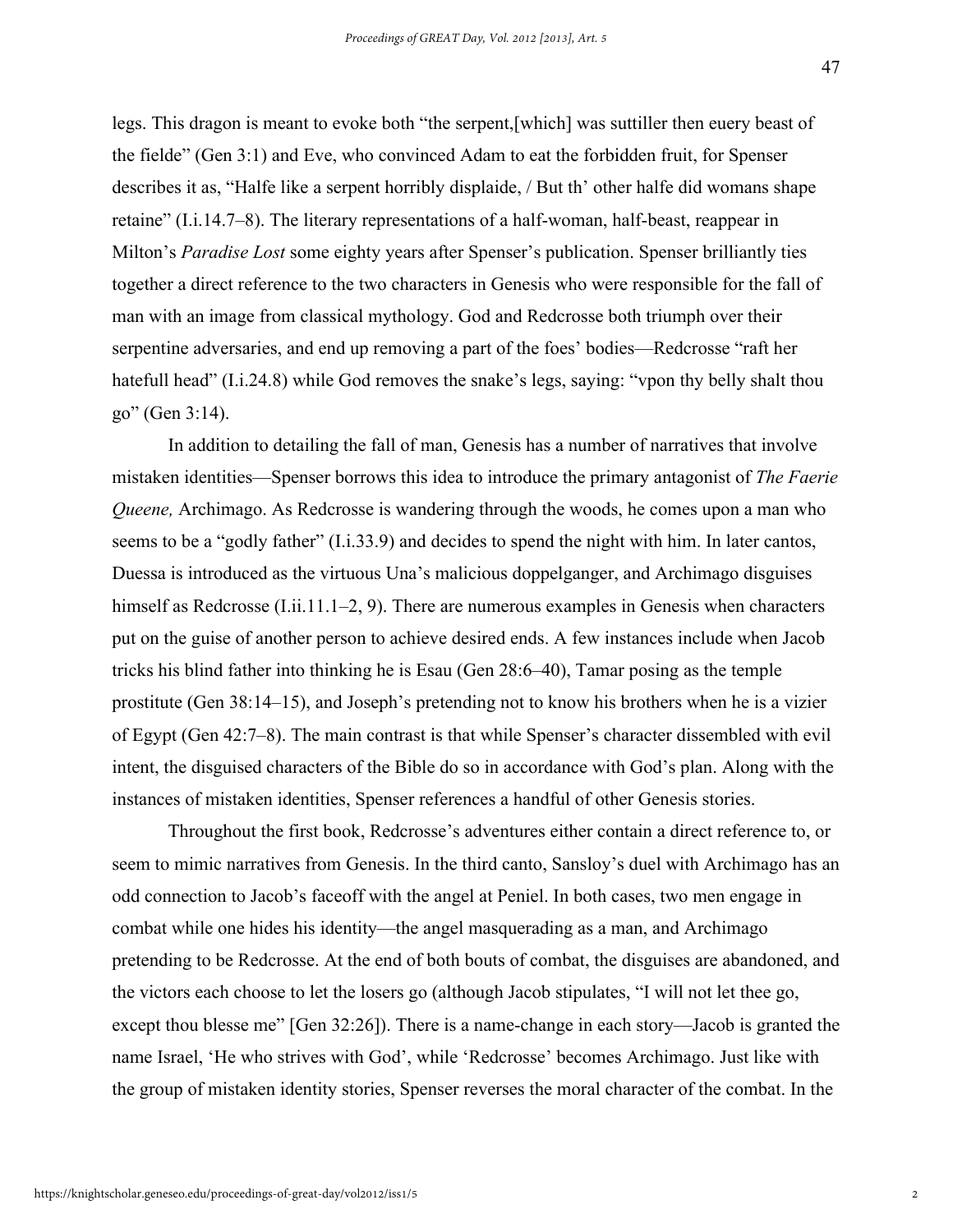Bible, two good guys fight, whereas two villains go head-to-head in *The Faerie Queene*. In borrowing the narrative structure of Jacob's fight, Spenser paints Archimago's contrivances as a mockery of righteousness, and perhaps makes a statement about his trickery and duplicity (for although Jacob is technically a Biblical hero, he uses questionable means to fulfill God's plans). Another instance of matched stories occurs with the sexual violation of Una in Canto VI.

The rape of Dinah and the rape of Una are very similar in all but one respect: Dinah is actually raped, whereas Una manages to escape with her purity. Dinah's fate is sealed when a foreign prince called Shechem beholds her beauty and "toke her, & lay with her, and forced her. And his heart laye vnto Dina the daughter of Iacob, and he loued that damsell, and spake kyndly vnto her" (Gen 34:2–3). The text indicates that, although he forces himself on her, he actually loves Dinah and treats her well afterwards, quite contrary to Sansloy's motivations. Rather, "with greedy force he gan the fort assayle" (I.VI.5.3) in "wrathfull fire" and "lustfull heat" (I.vi.3.3). Perhaps because Spenser knew that Sansloy was incapable of the love that Shechem bore, Spenser chose to have a pack of satyrs scare Sansloy away before he could finish the act. The revenge of Dinah's brothers is brutal and extreme—Simeon and Levi ask the men to circumcise themselves, and while Shechem's city is recovering, the brothers "toke eyther of them his sworde, and went into the citie boldely, and slue all that was male, And slue also Hemor and Sithem his sonne with the edge of the sworde" (Gen 34:25-26). Sansloy suffers a similarly degrading fate when Sir Satyrane, son of a satyr and a woman, engages him in a battle. Although Una flees before she can witness the end of their struggle (I.vi.47.8-9), Sansloy appears again in Book II, where he duels in order to win a woman "in [whose] loosenesse [he] tooke exceeding ioy" (II.ii.37.3). Sansloy does not actually rape Una, and so he does not suffer the magnitude of ignominy that Shechem did—he is, however, obviously still a slave to his lust. Although the links to the rape of Dinah are present, Spenser takes many liberties in shaping this old story to fit his new context. Examining connections to Genesis, however, only skims the surface: Spenser, more concerned with the Christian aspects of the Bible, focused much of Book I on New Testament themes as well.

Themes expressed in the Gospels often find their way into in *The Faerie Queene*; a particularly pervasive one is the difficulty of entering the Kingdom of Heaven. Although the Markan Jesus invites everyone to worship God and receive personal salvation, he also warns that, "It is easier for a camel to go thorowe the eye of a needle, then for the riche to enter into the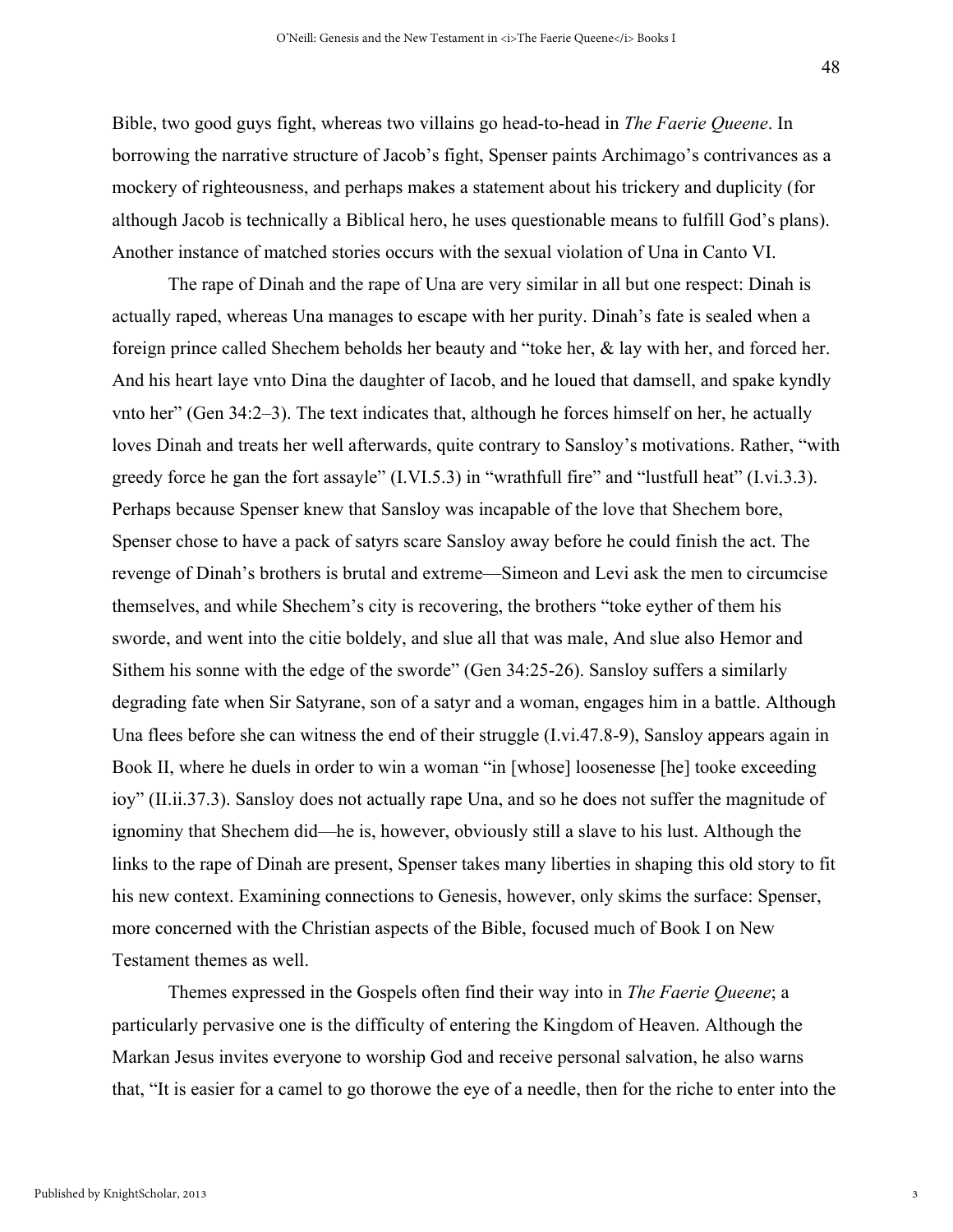kyngdome of God" (10:25). Other Gospels then use locked-door imagery to express this. While Jesus says to Peter, "And I wyll geue vnto thee, the keyes of the kingdome of heauen" (Mt 16:19), Aldeboran the Church-robber finds "The dore… was not at his call" (I.iii.16.2, 4). In contrast, when Duessa leads Redcrosse to Lucifera's hellish Palace, "Great groups of people traueild thitherward / Both day and night, of each degree and place" (I.iv.3.1–2), and because Redcrosse is so virtuous, he must face "an yron doore" (I.viii.37.3) when he tries to enter the bowells of Orgoglio's castle. Spenser seems to be making the point that as difficult as it is for a sinner to get into heaven, it is equally difficult for someone pure of heart to find his or her way into hell. This heavily parallels with the idea of 'justification through faith', a theme propounded in the New Testament's Pauline letters.

Much of Book One has to do with ecclesiastical material, as do the epistles in the New Testament. Paul is a champion of the Church, seeing it as the propagation of Christ Himself. He teaches in his epistles "howe thou oughtest to behaue thy selfe in the house of God, whiche is the Church of the lyuyng God, the pyller and grounde of trueth" (1 Tm 3:15). Spenser takes on many of the same symbols of Jesus's life that the Church did. For instance, in Ephesians, Paul famously equates putting on armor as equipping oneself for a battle "agaynst rule, agaynst power, agaynst worldly gouernours of the darknesse of this worlde, agaynst spirituall craftynesse" (Ep 6:12). The idea of being a warrior in addition to a worshiper was extremely important in the early Church, where many martyrs suffered persecution. Crawford believes Redcrosse represents this armor, not only because of the opening passages describing the knight's own armor, but Redcrosse's general steadfastness. "In keeping with the conditions of the allegory in Book I," Crawford points out, "the Red Cross Knight is a pilgrim to eternity. He represents the Church militant" (178).

But Spenser isn't done with making connections to the early Church. One possible reading of 1 Corinthians is that Paul explains transubstantiation by saying that bread and wine become the body and blood of Christ (10:16). This interpretation was developed in the medieval Church, and one with which Spenser would likely be rather familiar. Wine in Book One of *The Faerie Queene* also has supernatural properties: it is used to treat Sansfoy's wounds (I.v.17.4), and for Redcrosse and Una's wedding celebration, "they sprinckle all the posts with wine" (I.xi.38.1), in addition to frankincense, perhaps a reference to the Nativity. Even during Redcrosse's fight with the dragon at the end of the first book, so rife with parallels to Genesis,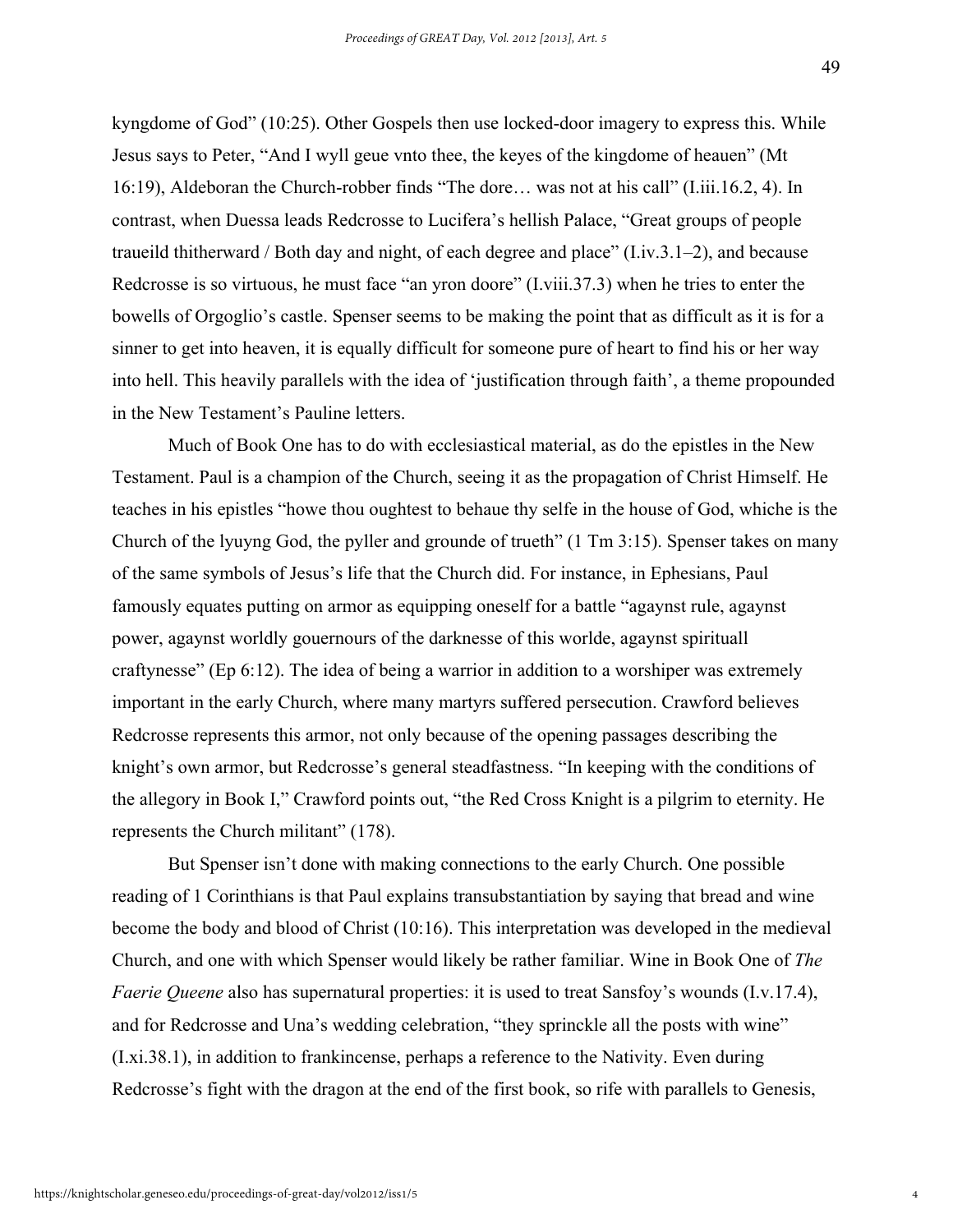Spenser makes larger thematic connections to the Church. As scholar Rudolf B. Gottfried points out, "in the end Redcross[e] overcomes the dragon with the strength supplied by the water of life and the tree of life, which represent the two sacraments accepted by the reformed church" (1365).

Although it takes some ideas from the epistles, the poem draws much more heavily on Revelation. The Book of Revelation is a favorite of Spenser's, most likely due to the mythological imagery of beasts, animals, spirits, celestial bodies, and other symbolism. Much as *The Faerie Queene* itself can be an allegory for elements of the Bible, this book of the Bible is an allegory for the Kingdom of Heaven, and the end of the world. Animal imagery is strong in both pieces of literature. In Revelation, "a great multitude... stoode before the throne, and before the lambe, clothed with long whyte garmentes" (7:9)—this lamb represents Jesus. Una, the purest character in the poem, carries with her "a milke white lambe... So pure and innocent" (I.i.4.9– 5.1), suggesting that Christ is with her. In Revelation, a dragon is used to embody Satan—and in case readers did not catch that, John of Patmos drives the fact home in saying, "the dragon, that olde serpent, which is the deuyll and Satanas" (20:2). Redcrosse must face two dragons in Book One, the first a half-woman hybrid called Error, and the second a more palpable embodiment of the devil. Crawford cites Carol Kaske's claim that, "his swift and final victory over Satan both on his own behalf and that of others" (176) shows Christ as the King of Heaven, the way he is presented in Revelation, and not a deity-*cum*-human, the way the Gospels represent him. The ties between Revelation and *The Faerie Queene* are quite prevalent in the first book.

Book One, out of all the books, is probably the heaviest with direct Biblical references; that does not mean, however, that the other books do not embody some of the same components. As Book Two traces Guyon's temptation and victory, readers can see the same pattern of Old Testament allusions and New Testament themes.

#### **Book II**

Spenser expresses the quality of Temperance in the second book, although editors Roche and O'Donnell warn us "to keep in mind that the word generally means 'self-restraint' and then to let Guyon's adventures qualify and define the virtue further" (1108). Since holiness is a virtue directly addressed in the Bible, and temperance is one of the Four Cardinal Virtues (which Plato formulated and the early Church adapted), this transition between books means markedly fewer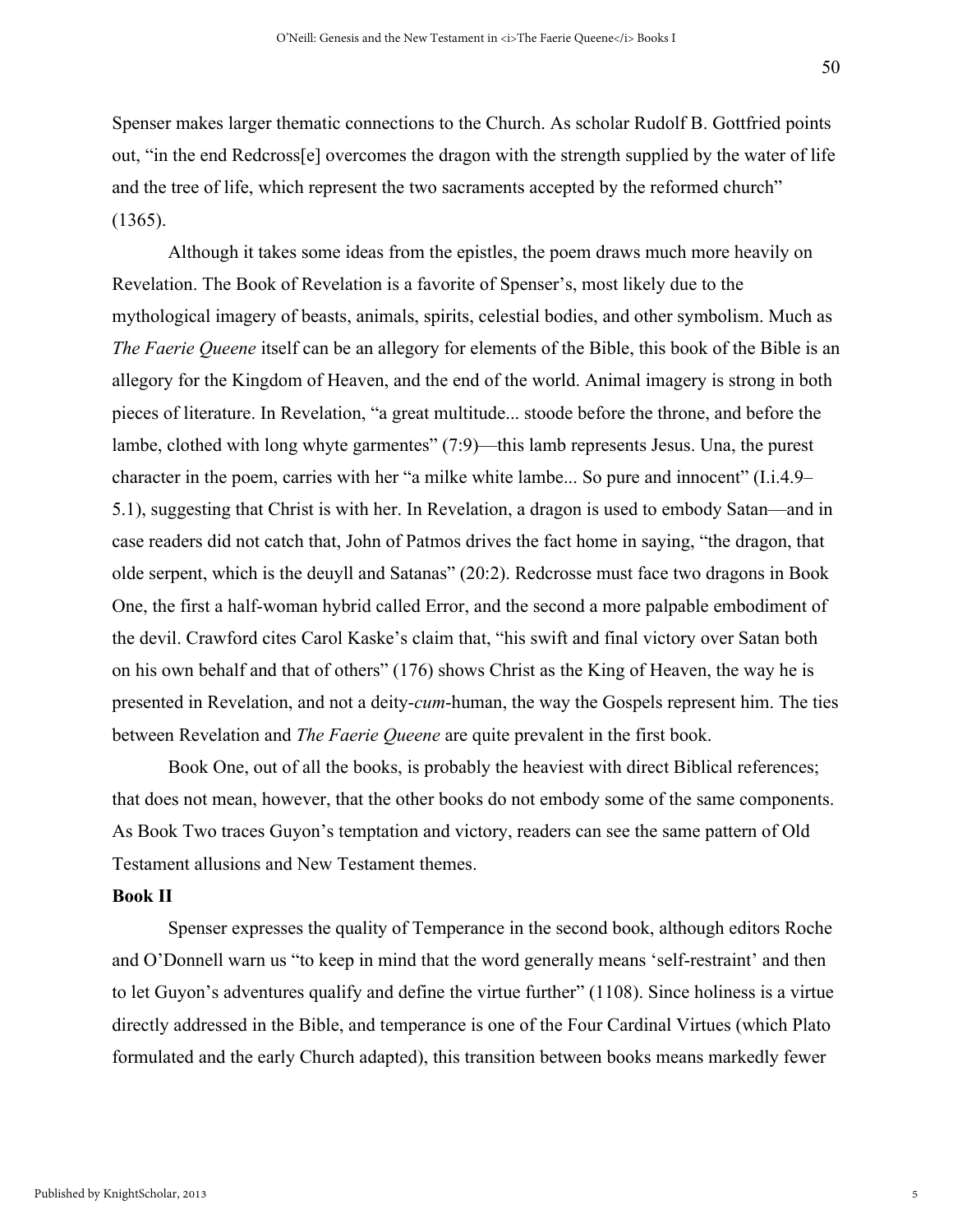Biblical allusions. The influence, however, remains in the nature of Guyon's adventures and the themes they embody.

Just as he did with Book One, Spenser uses his protagonist (in this case, Sir Guyon) to explore narratives from Genesis, although to a much smaller extent. For instance, Braggadocchio takes Guyon's spear just as Tamar takes Judah's staff; Braggadocchio also pursues a beautiful woman named Belphoebe, not realizing that she is armed with "deadly tooles" (II.iii.37.3), much in the same way Judah beds Tamar without imagining she has equipped herself to censure him (Gen 38). Another analogous situation is that of the squire whom Furor drags around in Canto IV. He, like Joseph, was a righteous man who fell victim to circumstance (or in this case, 'Occasion') and was enslaved. Also like Joseph, he is an ultimately good character who explains to those around him "what hard mishap him brought to such distresse" (II.iv.16.8). There is even an echo of the flood story, what with all the water in Book Two. A burning Pyrocles attempts to drown himself to escape Furor's flames—he wishes to abolish the fire of fury with water, the way God purged the world of sin with water. In Arthur's battle against Maleager, the only way the Prince can defeat the demon is to divorce him from his mother, the Earth, and throw him in a lake. In Genesis, the earth is the source of original sin (bearing the fruit from the forbidden tree, then becoming part of Adam's punishment, and producing the offering that led Cain to kill Abel), while the water of the flood is a purifying agent.

Finally, temperance, the very theme of this book, could have saved Adam and Eve from being cast out of Eden. Spenser already explored the Eden episode in Book One, but here he focuses on the Fall itself, as opposed to punishing the satanic snake. The Bower of Bliss, like Eden, is both a delightful garden and a source of great temptation. Temptation and trickery are *everywhere* in this book: Belphoebe tempts Braggadocchio and Trompart, Archimago tricks the same two men, and Phaedria tempts everyone she meets. Acrasia is evidently the most successful temptress, "many errant knights hath foule fordonne" (II.i.51.4) and is seen at the end of the book asleep with a man she has successfully seduced. Guyon sees these examples and learns from them, the same way readers are supposed to learn from Eve's lament: "the serpent begyled me, and I dyd eate" (Gen 3:13). In the first canto, Guyon is fooled and believes Archimago when he tells him that Redcrosse defiled a virgin—but by the end of the book, having mastered temperance, Guyon is able to defeat Acrasia with ease and "all those pleasant bowres and Pallace braue, / Guyon broke downe" (II.xii.83.1–2). Whitaker, citing Calvin's *Institutes*, declares that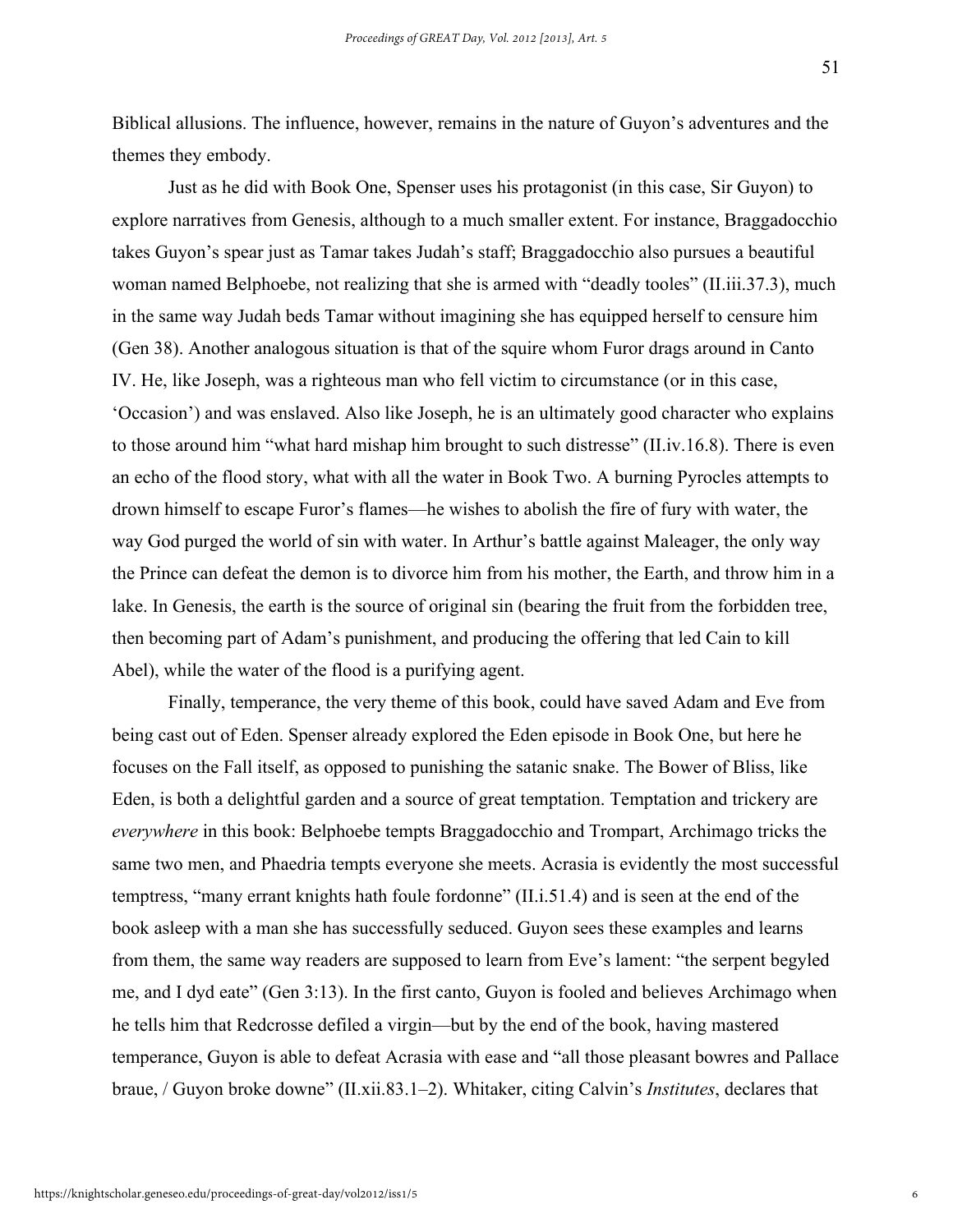Book II both "discuss[es] Adam's fall" and "Christ's role as a mediator", nicely tying together the two testaments and giving testimony to the holistic impact of the Bible on *The Faerie Queene*.

Temptation, the opposite of temperance, is explored thoroughly in Book Two as well as in the Gospels. What Helen Cooney calls the "central issues " of Book Two, Guyon's encounters with Phaedria and Mammon anchor this poem to the Bible by exemplifying two of the evils Christ preached against: lust (Mt 5:23) and money (Lk 12:33–34). "[B]oth have their genesis in a single Biblical text, chapter 7 of Matthew's gospel, that part of the Sermon on the Mount in which Christ warns man that 'Ye cannot serve God and riches'" (Cooney, 176), which shows Spenser's focus is not only on the New Testament, but specifically on portraying Guyon as Jesus. This allegory crops up throughout all of Book Two. Guyon's episode in the Bower of Bliss parallels strongly with Jesus's temptation in the desert (Mt 4:1–11, Mk 1:12–13, Lk 4:1– 14). Maurice Evans points out that "Guyon, like Christ, chooses to undergo temptation in order that his virtue may be strengthened" and furthermore notes, "when he has come through the ordeal, like Christ he receives the ministration of angels" (88). Both Guyon and Jesus take mercy on evildoers, like when Jesus pardons the woman about to be stoned and when Guyon permits Pyrochles to live after defeating him (Joh 8:7, II.v.14.1). Additionally, both suffer in a garden before facing death: Jesus in Gethsemane and Guyon in Proserpina (Mt 26:36, II.vi.53.1). But neither character—nor the rest of the human race, according to the Bible—faces his trials alone.

The "comely Palmer" who "Him als accompanyd vpon the way" (II.i.7.1–2) bears similarities to the Holy Spirit mentioned in the New Testament epistles. Whitaker astutely notes that "Red Cross must be separated from Una before he can fall into sin, just as Guyon in Book II must be separated from the Palmer or right reason before he can be tempted" (157). In this way, Guyon's Palmer seems to act as a conscience, much like the Holy Spirit—a force which is above reason, but guides it. "And greeue not the holy spirite of God, by whom ye are sealed vnto the day of redemption" (Ep 4:30) the author of Ephesians advises, reminding his recipients that even if they 'forget' their conscience (as Guyon and the Palmer were separated), they cannot abandon the Spirit and they will be held accountable on the Last Day (as evidenced by Guyon's reunion with the Palmer [II.viii.4.8]). The Holy Spirit is also a source of hope and power (Rom 15:13), two gifts that the Palmer bestows upon Guyon time and again. As Spenser so succinctly declares in the opening to the last canto, "Guyon by Palmers gouernance, / passing through perils great, /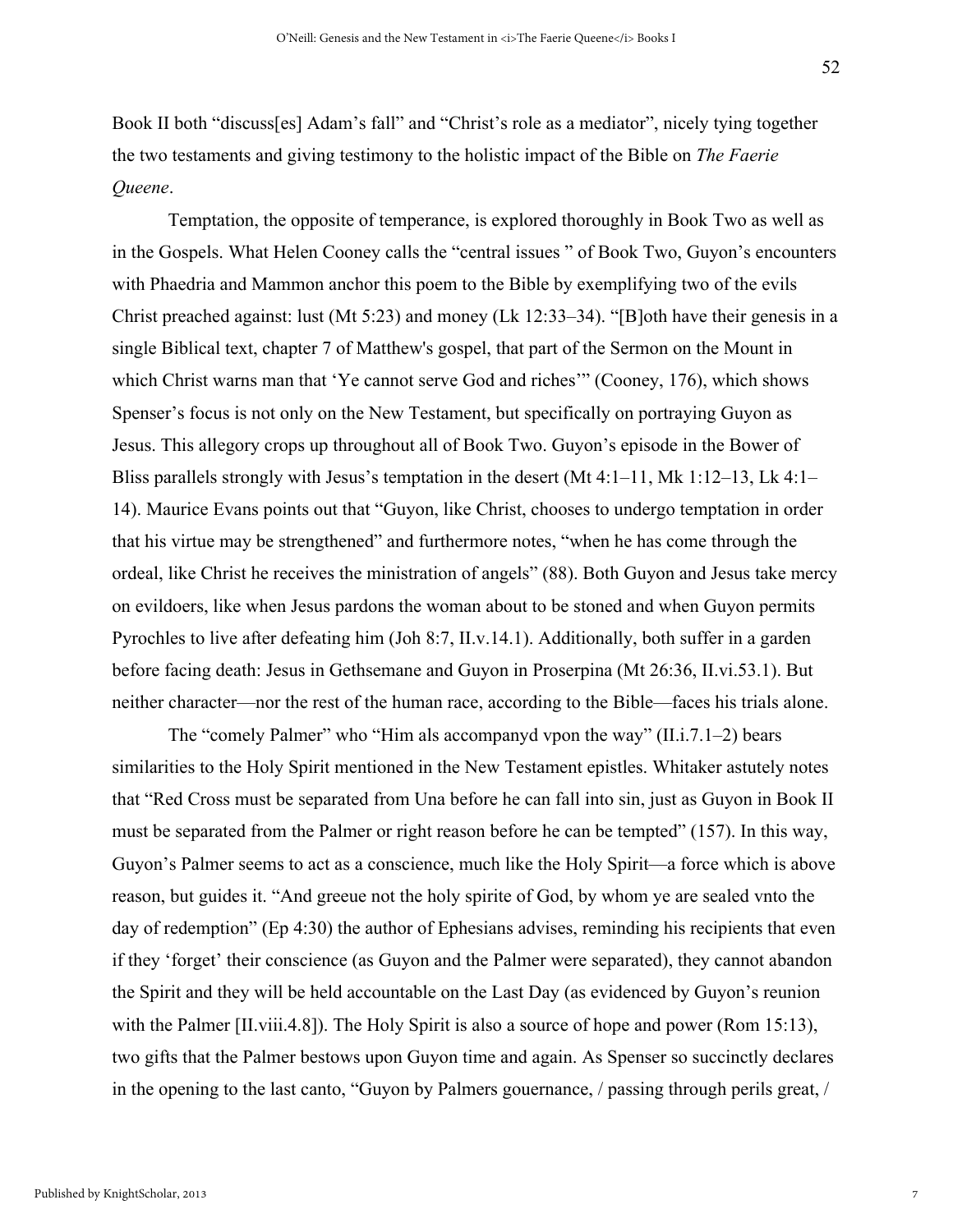Doth overthrow the Bowre of blisse, / and Acrasie defeat" (II.xiii). Much in the same way that Paul draws strength from the Spirit to complete his evangelical missions overseas, Guyon too depends on the Palmer to lead him through a literal sea of troubles.

While the Palmer portrays a message from epistles, the antagonistic women in Book II provide connections to Revelation. The figure of the Great Whore is a prominent aspect of Revelation, representing Babylon, or more broadly, infidelity to God. Guyon runs into a number of women who correspond to the Great Whore, among them the mermaids, Medina's sisters Elissa and Perissa, Phaedria, and Acrasia. Like the mermaids, the Great Whore "sitteth vpon many waters" (Rev 17:1). Just as the sisters delight in the battle of Sansloy and Hudibras, the woman from Revelation is "dronken with the blood of the martirs" (17:6). Phaedria is a temptress like the Great Whore, an idea that Spenser underscores by giving them similar appearances. Phaedria, whose name means 'shining one' (Roche and O'Donnell, 1118), dons herself "With gaudie girlonds, or fresh flowrets" (II.vi.7.4), while Revelation's "woman was arayed in purple and scarlet colour, and decked with golde, precious stone, and pearles" (17:4). Both are gaudy and flashy in appearance, although Phaedria takes her gaudiness from nature while the Whore adorns herself in worldly riches. Here, Spenser removes Phaedria from the Whore a little bit, if only to make Acrasia's similarities to her more striking. Acrasia seduces a man "With cup thus charmd" (II.i.55.3), indicating that she possesses "a cup of golde" (Rev 17:4) as does the Great Whore. Acrasia also has the power to transform the men she seduces into beasts, reminiscent of the "scarlet coloured beast, ful of names of blasphemie, which had seuen heades, and ten hornes" that the Great Whore sits upon (Rev 17:3). All of these women, like the Great Whore, are either avoided or defeated by the end of the book.

The Book of Temperance stresses New Testament material more heavily than that of the Old Testament, resulting in the emergence of Guyon as a Christ-figure. Spenser carefully selects Genesis stories as well as ideas from the epistles and Revelation in order to highlight the role of personal strength in overcoming temptation.

#### **Conclusion**

*The Faerie Queene* is a poem so obviously influenced by the Bible that many scholars no longer feel the need to comment on this connection, turning instead to less propounded feminist or new historicist readings. Biblical ties, however, run deeper than just the "holiness" theme of Book One and the arrant holiness of the Bible. Spenser takes many narratives from Genesis,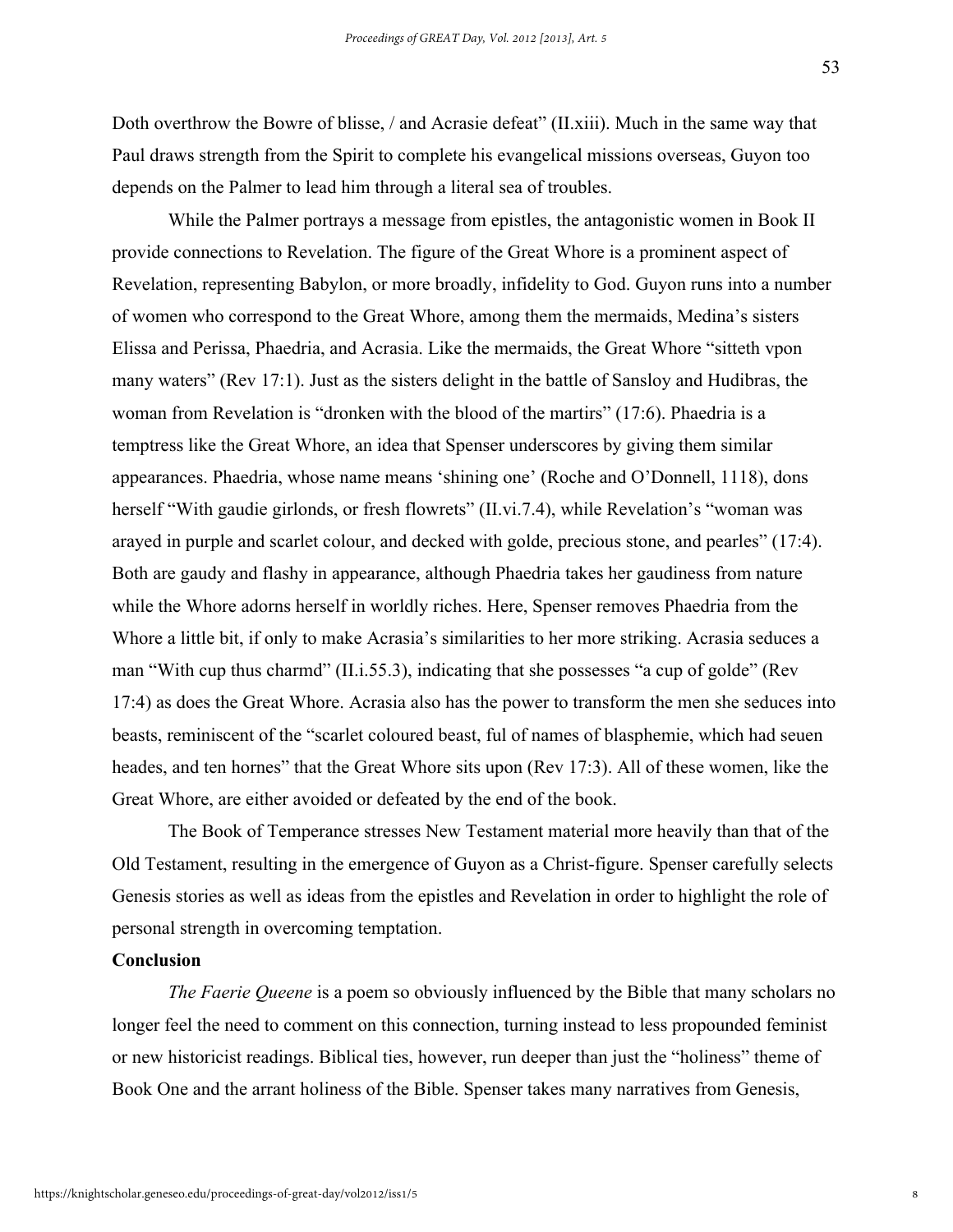modifies them, and creates a world for Redcrosse and Guyon suggestive of that in the Torah. Often Spenser borrows the framework and not the actual events of a narrative, instead changing details of the stories for the effect of juxtaposition, or simply to fit *The Faerie Queene's* plot. Spenser draws on Genesis narratives such as the fall of man, Jacob's fight at Peniel, Judah and Tamar, and the rape of Dinah. Equally important is the New Testament, in which the knights' quests embody concepts from the epistles and Revelation. The actions of both Redcrosse and Guyon parallel those of Jesus.

Rudolf B. Gottfried and Virgil K. Whitaker, however, caution readers not see the characters of Book One simply as one-dimensional representations of other things in spite of their essentially allegorical nature. Indeed, Redcrosse's behavior is often more evocative of Old Testament characters (he is a warrior, like Joab or Joshua), than the nonviolent, rabbinical Jesus of Nazareth. Similarly, when Guyon is tempted, he does not resist the temptations as wholly as Jesus does, but rather shows signs of weakness and consequently suffers—take, for example, the Mammon episode—even though he is ultimately considered a hero (like David and Samson). It is also worth noting that Prince Arthur, who has a small yet significant role in both books, is supposed to be the 'real' Christ figure, rescuing both heroes when they are in dire straits—which must alter our perceptions of the knights. So while Redcrosse and Guyon may personify elements that are also present in Christ's life, Spenser seems open to using both men as a representations of many different Biblical subject matters.

In the movement from Book One to Book Two—holiness to temperance—readers can see a shift from emphasis on the Old Testament to emphasis on the New Testament. This makes sense, since holiness would be more involved with references to the stories that are the core of the faith—Adam and Eve's classic mistake, Jacob's heroic battle with the angel—whereas temperance or 'self-restraint' is a quality more championed in the Gospels and epistles. We should also note that Spenser alludes most heavily from the first book of the Bible (Genesis), and the last (Revelation)—perhaps in an attempt to reconcile two very different literary works with nearly three millennia between them. I hope we can agree that he manages to do so quite effectively. Edmund Spenser's *The Faerie Queene* draws on the whole spectrum of the Holy Bible, from Genesis to Revelation.